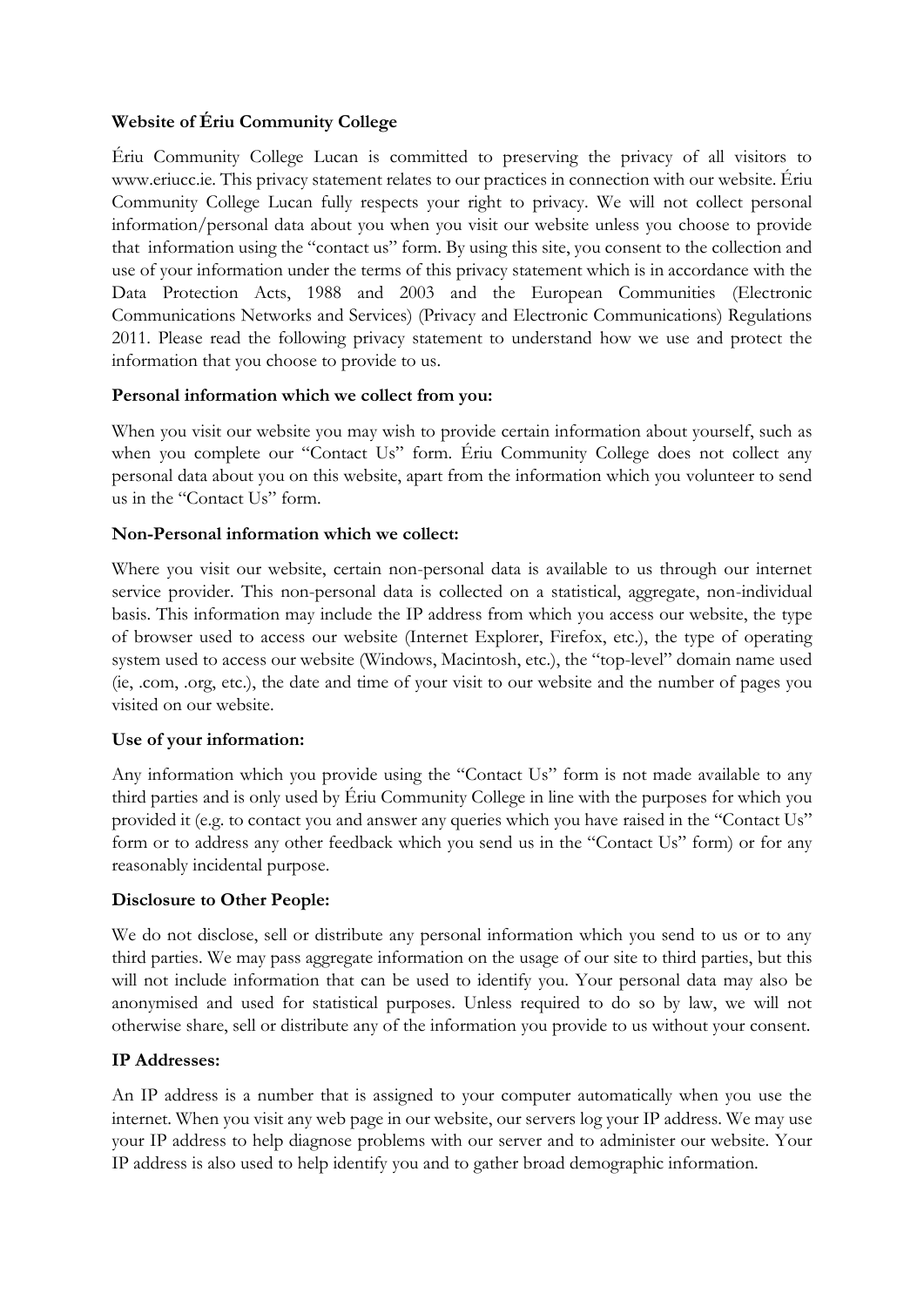## **Cookies:**

A cookie is a small file sent to your browser from a Web server and stored on your computer's hard drive to identify you as the user of the website. Many internet sites use cookies. Typically, they are used by the website to identify the person accessing the website to track the person's use of the site and any repeat visits made by that person. For example, schools with bi-lingual websites (e.g. where the website tracks which users have logged into a secure/members-only area of the site, or where the content is available in English or in Irish and the user is asked to select which language is displayed), the school's website designer/provider should advise the school as to what cookies are stored and whether they are session cookies which are automatically deleted, etc. By using our website, you agree that we can place these types of cookies on your device. Your browser will give you the option of preventing websites using cookies or deleting cookies that have been accepted. Your browser's help service or help manual will show you how this is done. If you do not want your browser to accept cookies, you can "turn off" the cookie acceptance setting on your browser setting. However, you must note that this may stop our website from working properly on your device. If you do not change your browser settings to refuse cookies, our website will issue cookies when you visit our website. If you continue to use our website, you agree and consent to our use of cookies on your device.

## **Security:**

We employ security measures to protect your information from access by unauthorised persons and to guard against unlawful processing, accidental loss, destruction and damage and we will do our best to ensure that all records we hold remain secure in line with our obligations under Data Protection Acts, 1988 and 2003. We take our security responsibilities seriously, employing the most appropriate physical and technical measures, including staff training and awareness. We review our security procedures regularly.

## **Retention:**

We do not retain your personal data for longer than it is necessary for us to comply with the purpose for which you gave it to us. Any personal data which you provide to us using this website will be used in line with the purposes for which you provided it (e.g. to contact you and answer any queries which you have raised in the "Contact Us" form or to address any other feedback which you send us in the "Contact Us" form) and after this purpose has been completed, we will delete your personal data.

## **Accessing Your Information:**

You are entitled to see the information we hold about you. On written request, we supply copies of your personal data which you may have supplied to us using our website. If you wish to obtain copies of this personal data, you should write to the principal of Ériu Community College and ask that we provide you with an Access Request Form. The law entitles us to charge you a fee for doing so (which currently does not exceed  $6.35$ ). Your request will be dealt with as soon as possible and will not take more than 40 days to process. If you discover that Ériu Community College holds inaccurate information about you, you can request that we correct that information. In certain circumstances, you may also request that data which you have supplied via our website be deleted (although you should note that if you request a deletion, you would generally be expected to identify some contravention of data protection law in the manner in which Ériu Community College processes the data concerned). Upon written request, we will supply you with a Data Rectification/Erasure Form for this purpose.